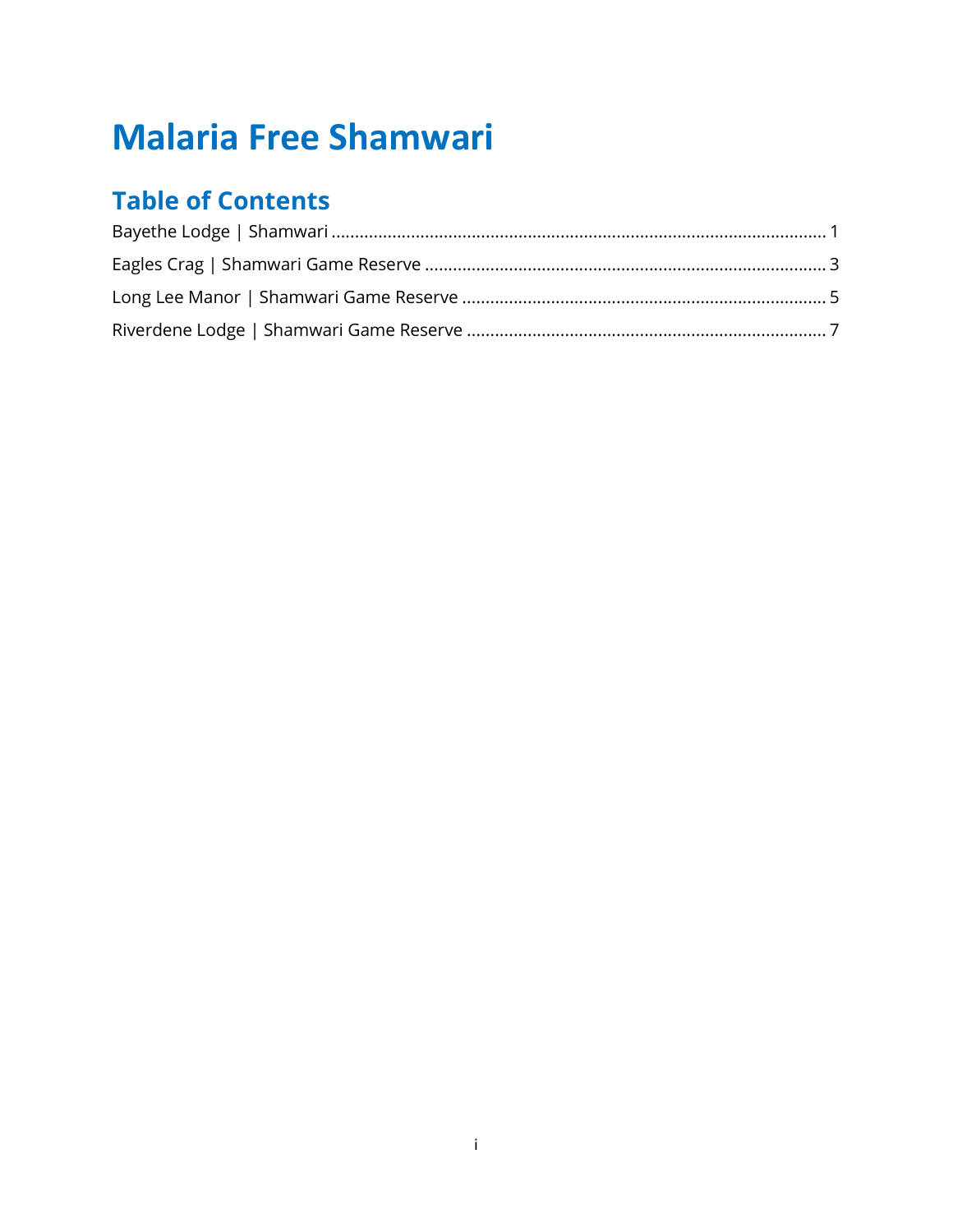# <span id="page-1-0"></span>**Bayethe Lodge | Shamwari**

There are 9 rooms at Bayethe Lodge. Children are accepted.

### **Personal Impression**

Bayethe Lodge is the most authentic place you can stay in Shamwari to get the feeling of being deep in the African bush. It is like stepping back in time. As soon as you arrive, you sense that spirit of Africa.



The main building is made of rock and thatch and is one huge complex with different seating



areas leading up to the dining area. The lodge is set on the banks of the river and with the luxury tents you really do feel as if you are in the Kruger Park area.

### **Accommodations**

The rooms are nine air-conditioned tents with private plunge pools so please don't think this is not luxury - it is very luxurious. All very privately situated and with wonderful views over the bush. There is something special about staying in a tent in Africa and I do believe most people will really enjoy Bayethe.



# **Public Rooms, Spa and Dining**

The main room is impressive. One big space divided up into smaller sections with the dining area at the back. I loved the feel of this area. In front of the main building is a huge deck with chairs and tables looking over the river below. Down a path and some steps, you end up on a viewing deck with a bar that overlooks the river. What a special spot this is and one that really beckons at sunset (Pictured far right above.)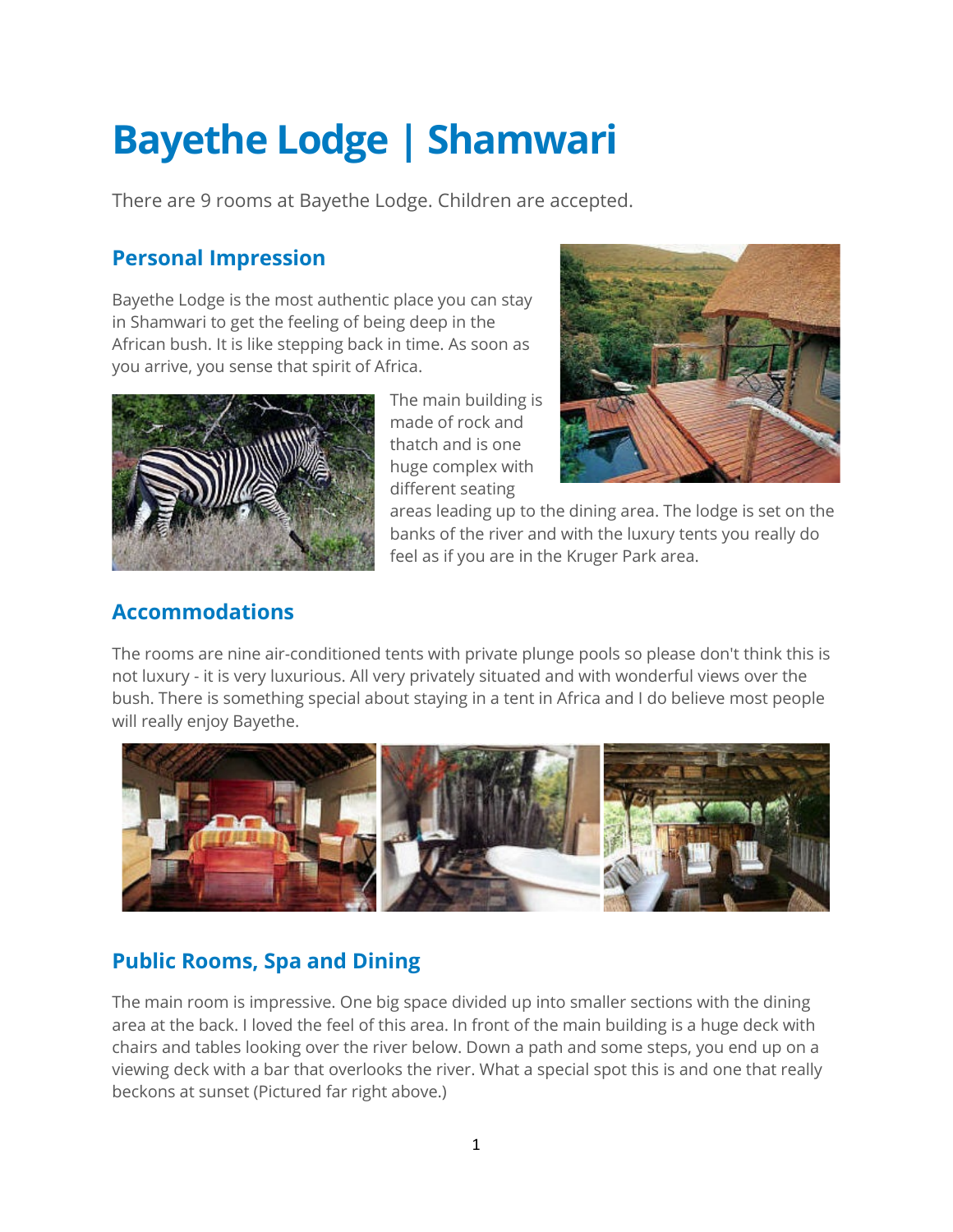# **Spa**

There is not a spa at Bayethe Lodge.



**Website:** [Bayethe Lodge](https://www.shamwari.com/safari-lodges/bayethe/)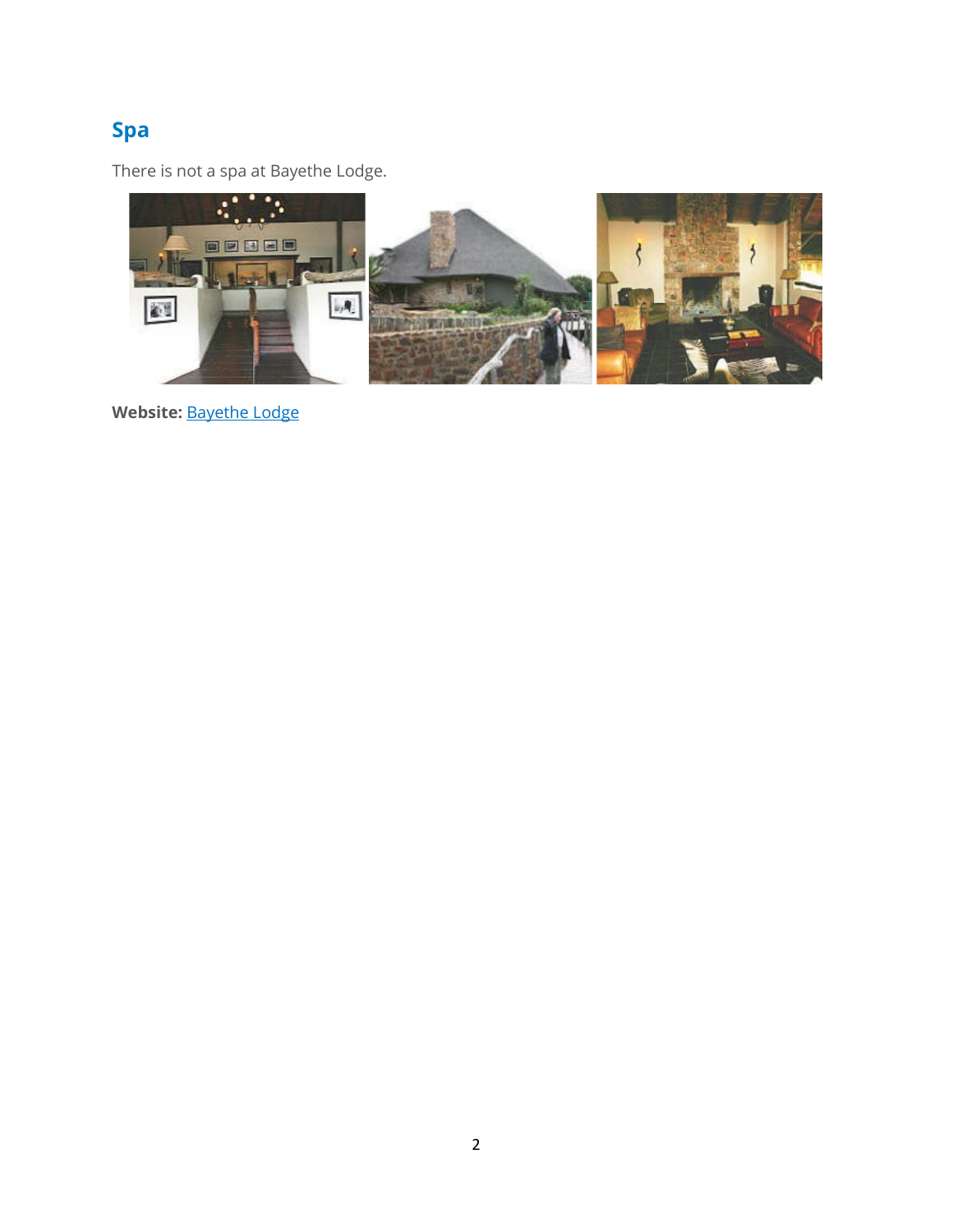# <span id="page-3-0"></span>**Eagles Crag | Shamwari Game Reserve**

The most luxurious and upscale lodge in the Shamwari collection. There are nine rooms.

#### **Personal Impression**

Eagles Crag is a place I would like to return and stay awhile. This is a fantastic lodge with a comfortable and ultra-luxurious ambiance. The location is quite a distance from the other lodges and in an area with more interesting terrain. The lodge sits in a valley surrounded by hills and is really appropriately named.



#### **Accommodations**

Without a doubt, these were among the most luxurious and inviting rooms we have seen anywhere. The rooms are all individual rock and thatched roof cottages. The area is divided into sections by half walls so the room has a wonderfully large feel.

The bed is on an angle in the room facing the expansive deck complete with private plunge pool. The room is decorated in light



contemporary colors, features indoor and outdoor shower and wall-to-wall glass for a spectacular view of the bush. It is so appealing you may never want to leave.



### **Public Rooms, Spa and Dining**

Eagles Crag is appealing from the moment you step into the spacious foyer opening out onto the different areas of the entry way. The decor is in warm tones and very inviting. Eagles Crag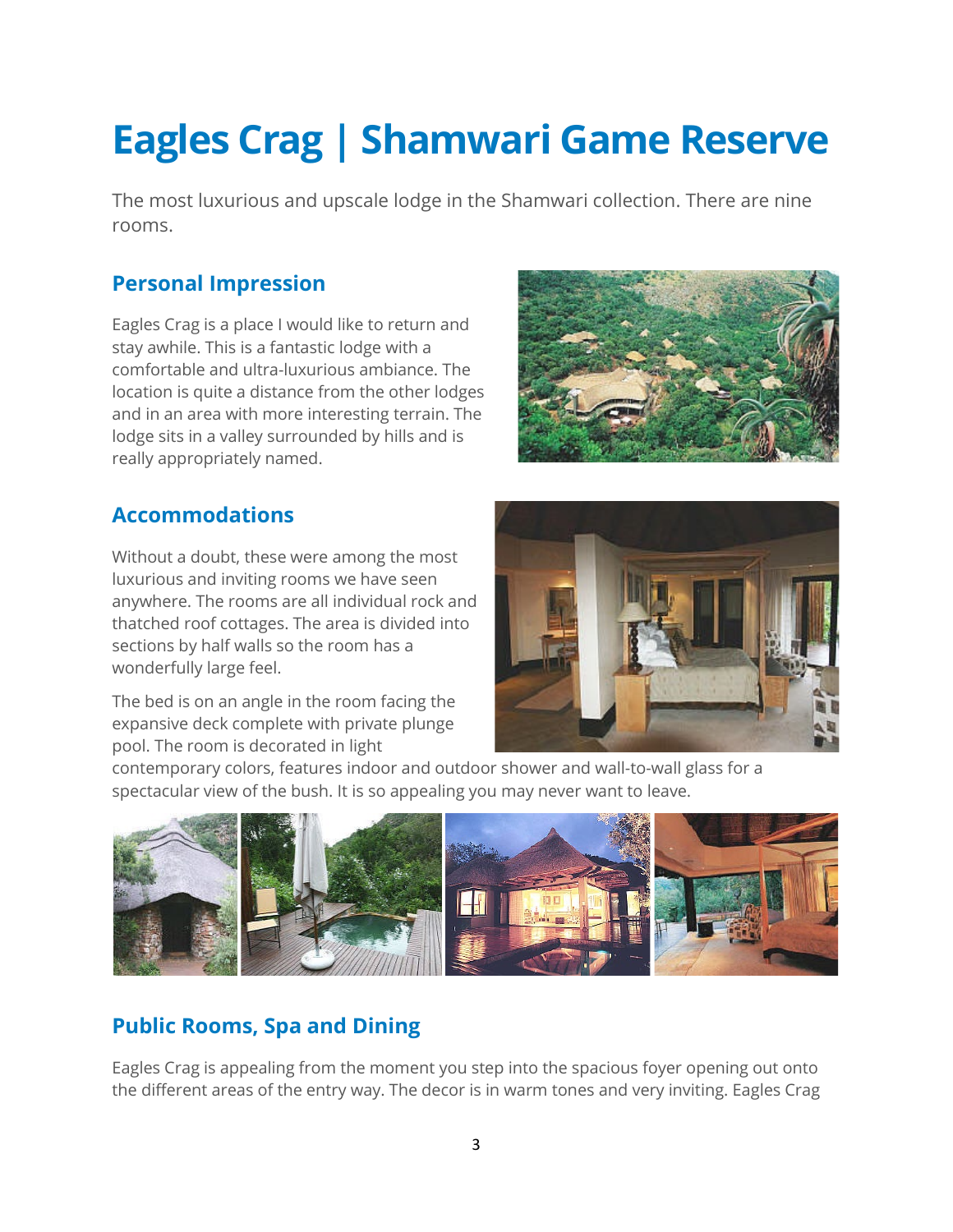Lodge is set high on the hill and the decks from outside the building offer great vistas of the bush. The lodge features a wellness center with many available treatments. The dining room is casual elegance and the boma it made with natural rocks.



Website: **[Eagles Crag](https://www.shamwari.com/safari-lodges/eagles-crag/)**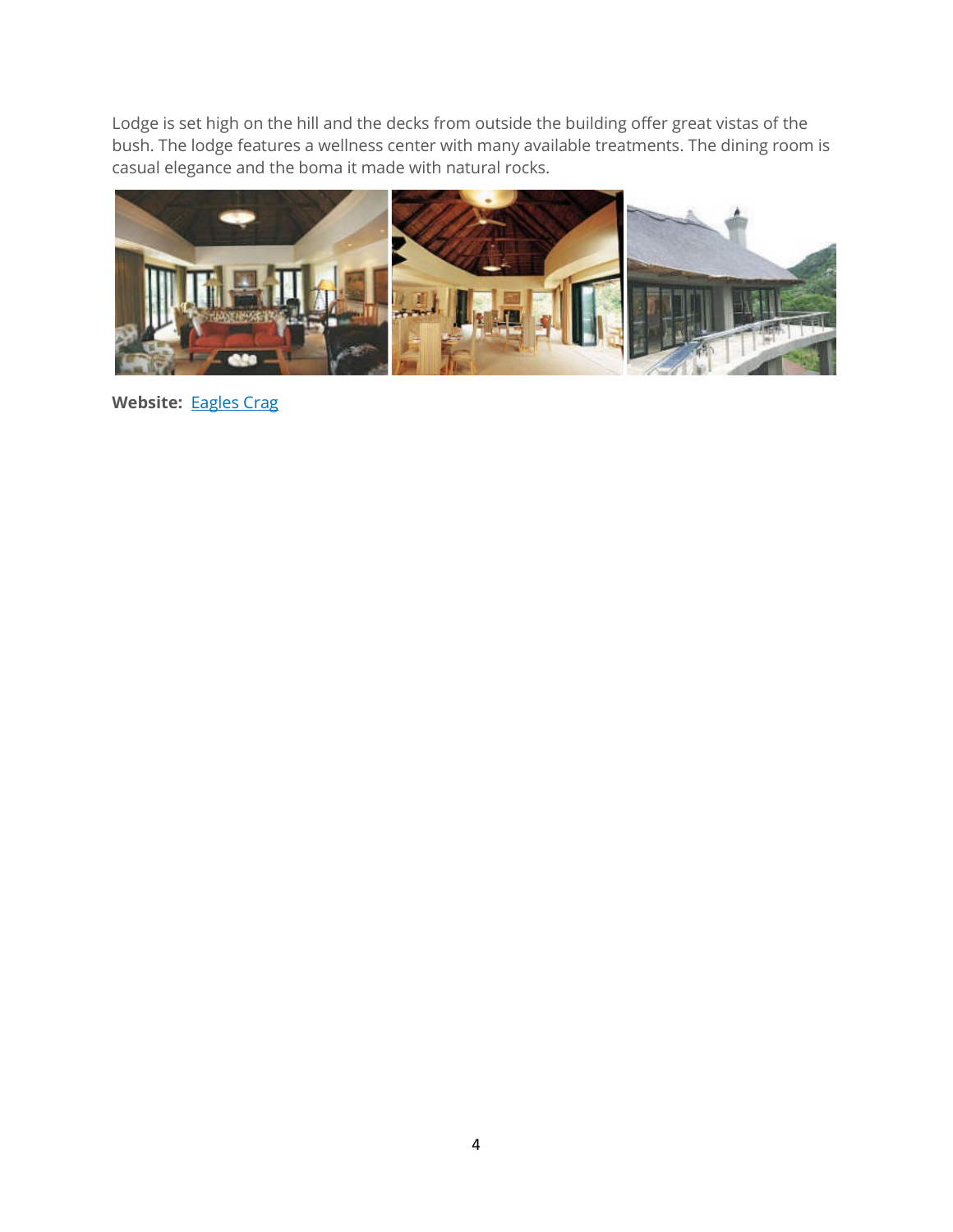# <span id="page-5-0"></span>**Long Lee Manor | Shamwari Game Reserve**

There are 18 rooms at Long Lee Manor. Children are accepted.

### **Personal Impression**

Long Lee Manor is the largest of the Shamwari properties. It attracts more families than couples and also British and German tourists. It has an Edwardian English Manor feel. There are two pools on the property.

#### **Accommodations**

The rooms are a good size and there are many different types of rooms. Most are in smaller buildings that house a grouping of rooms. The

bathroom in our room was very large and ran the entire length of the room. The rooms are comfortable.



### **Public Rooms and Dining**

The public rooms are furnished in dark woods. There is a really delightful bar with a roaring fireplace at each end and it is well designed with seating conducive to conversation. The main dining room seats all guest for breakfast and lunch. Dinner is often held in "the barn" which has a fireplace in the center. Since Long Lee Manor does not have a boma, this is the next best

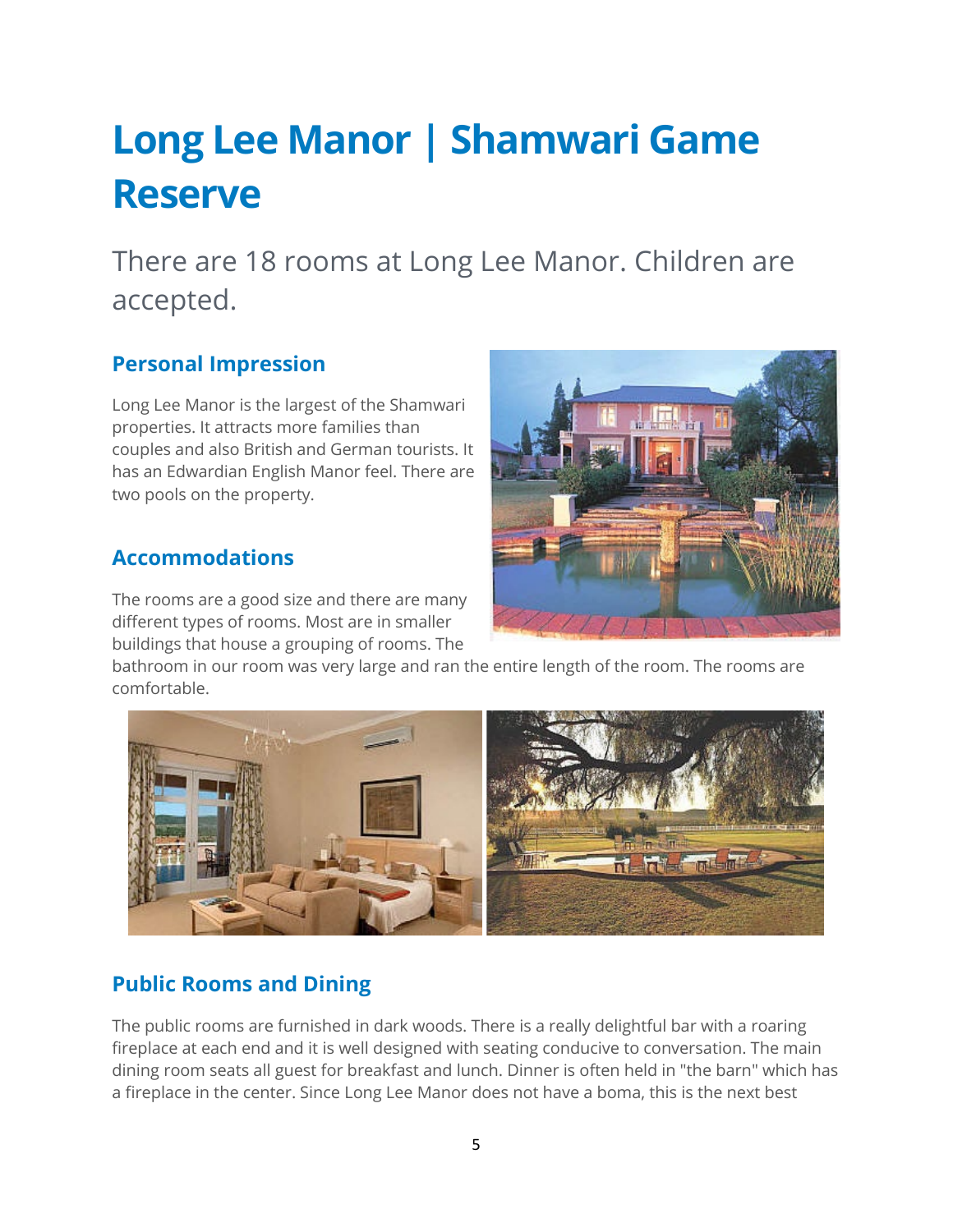thing. The meals here were really excellent; there were lots of choices and the food was tasty and well cooked.

## **Spa and Fitness Center**

There was not a spa at the time of our visit. However, as an update, they have since added a Relaxation Retreat with two treatment rooms, a steam room, and a sauna. There is also a fitness center.

**Website:** [Long Lee Manor](https://www.shamwari.com/safari-lodges/long-lee-manor/)

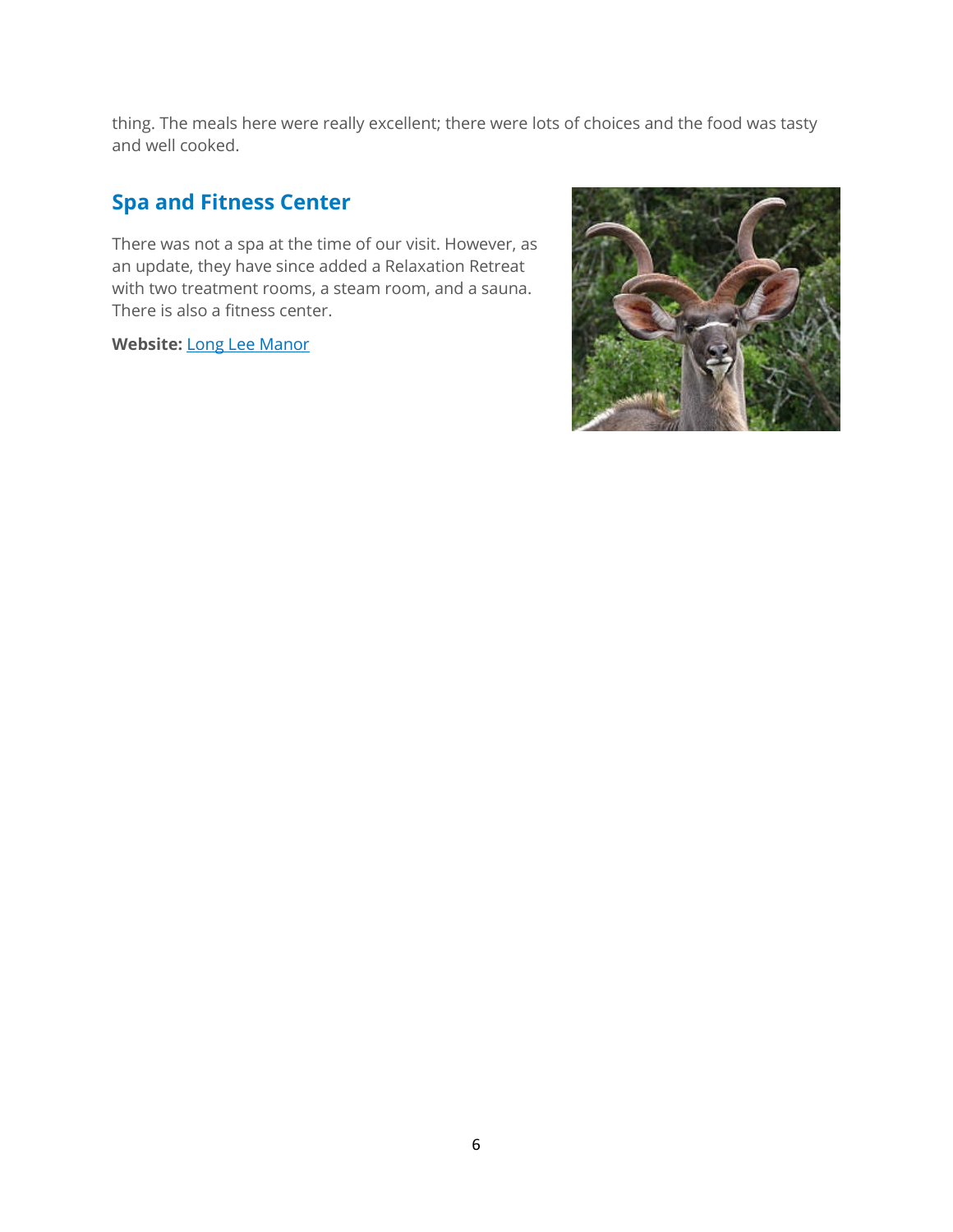# <span id="page-7-0"></span>**Riverdene Lodge | Shamwari Game Reserve**

There are only nine rooms at Riverdene. Children are accepted.



### **Personal Impression**

Riverdene is a very intimate lodge and has a nice feeling of space. The pool is huge and dominates the front of the lodge. I think this is a really nice option if Eagles Crag is not in your budget.

#### **Accommodations**

The rooms at Riverdene are large. Each room is slightly different but all have a decor of dark woods and overstuffed cushioning - very comfortable. The bathrooms are also large and finished in light colors. The lodge does have a more traditional feel as the rooms are all accommodated in one building with a wide-open hallway connecting the rooms to the main lounge areas of the lodge.





### **Public Rooms, Spa and Dining**

The pool here is truly oversized and dominates the front of the lodge. If you enjoy a pool, then you should certainly consider staying at Riverdene. The public rooms are furnished in dark woods with overstuffed cushioning. The covered patio is the scene for many meals and has a huge barbeque area with a delightful view overlooking the pool and the bush. The formal